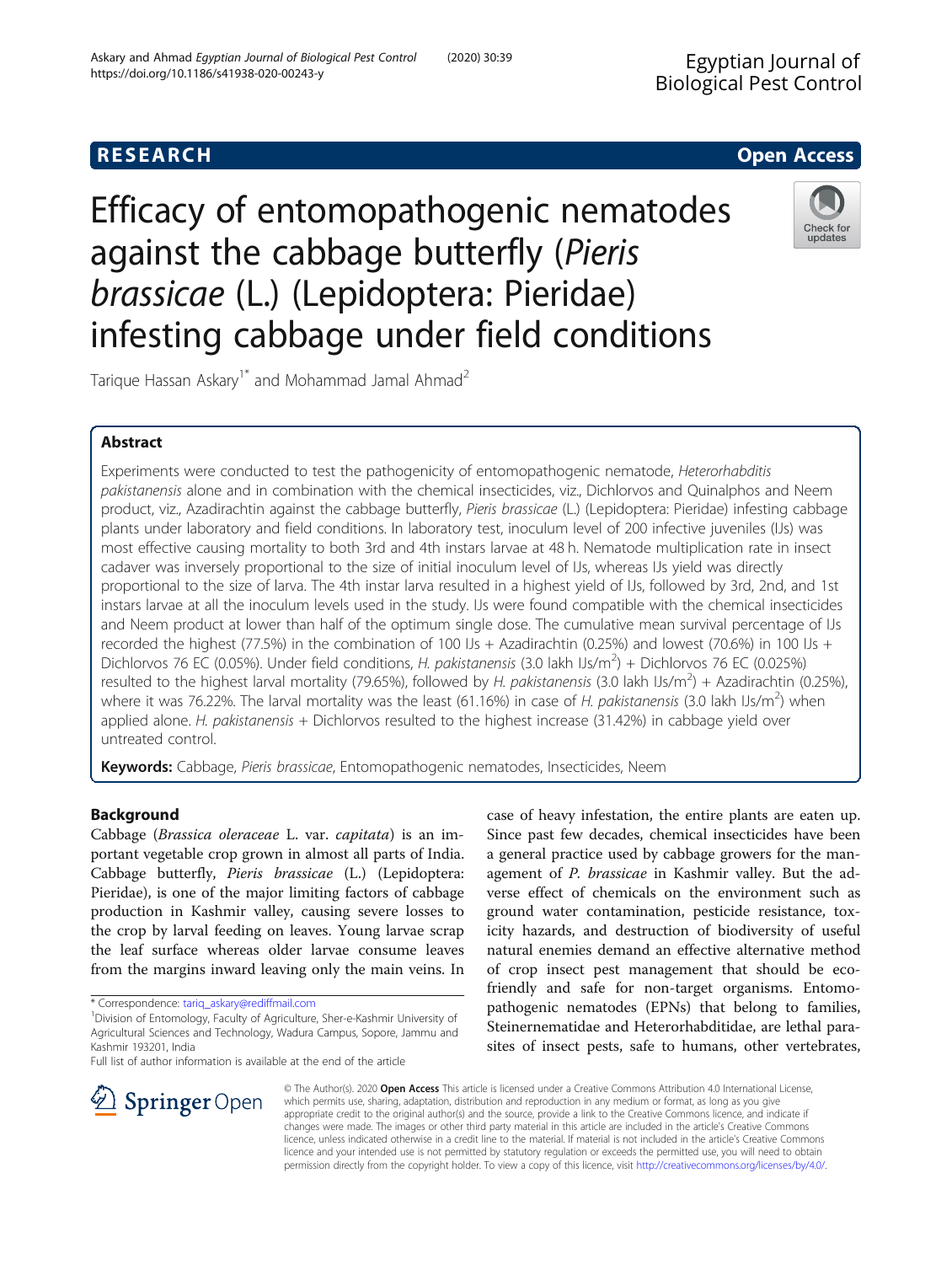non-target organisms, easy to apply, and cause no hazardous effect on the environment (Askary and Abd-Elgawad [2017\)](#page-6-0). Besides, they are compatible with many chemical insecticides (Gupta [2003;](#page-6-0) Priya and Subramanian [2008](#page-6-0); Laznik and Trdan [2014\)](#page-6-0) and Neem (Azadirachta indica) products (Pezowicz et al. [1997](#page-6-0); Mahmoud [2007\)](#page-6-0) at lower doses and short-term exposures. Therefore, can be tank mixed for applying together in the field against target crop insect pests.

Keeping in view the role of EPNs in managing the insect pests, the present study was undertaken for the first time in Kashmir valley by using nematodes in combination with chemical insecticides, viz., Dichlorvos 76 EC (Emulsified Concentrate), Quinalphos 25 EC, and Neem product, viz., Azadirachtin against the target pest cabbage butterfly under field conditions.

# Materials and methods

# Rearing of rice moth, Corcyra cephalonica

In order to multiply EPNs, the rice moth, Corcyra cephalonica Stainton (Lepidoptera: Pyralidae) was used as a host. The insect was reared on artificial diet under controlled atmospheric conditions at Biological Control Laboratory of the Division of Entomology, Sher-e-Kashmir University of Agricultural Sciences and Technology of Kashmir (SKUAST-K), Shalimar campus, Srinagar. Maize was used as artificial diet to rear C. cephalonica. The crushed maize grain was sterilized in an oven at 100 °C for 30 min. Two kilograms of the sterilized crushed maize was filled in a wooden box  $(15 \times 30)$ × 45 cm) and 2000 eggs of C. cephalonica obtained from Biological Control Laboratory were spread on the crushed maize kept in the wooden box. The box was fitted with perforated lid. The larvae were ready for use after 45 days. Some of C. cephalonica larvae were left in the box to complete their life cycle and for the emergence of rice moths. Adults were collected and transferred to separate oviposition containers for egg laying. The eggs thus were collected from oviposition containers were added fresh on an artificial diet prepared according to Patel ([2011\)](#page-6-0).

## Preparation of entomopathogenic nematode culture

EPN Heterorhabditis pakistanensis used in the study was obtained from its clay powder formulation supplied by National Bureau of Agricultural Insect Resources (NBAIR), Bengaluru, India. It was maintained in the laboratory at Division of Entomology, SKUAST-K, Shalimar campus, Srinagar, India. The nematode was cultured in the last instar larvae of C. cephalonica. Hundred larvae were kept in 50 cm diameter Petri dish, lined with a filter paper, and inoculated with approximately 10,000 infective juveniles (IJs) of H. pakistanensis contained in 1 ml of sterilized distilled water. The Petri dishes were placed in Bio-oxygen demand (BOD) incubator at 20 °C (Dutky et al. [1964](#page-6-0)). After incubation at 20 °C for 3 days, the infected *C. cephalonica* larvae were taken out from the Petri dishes and the cadavers were placed on white traps (White [1927\)](#page-6-0). White trap was placed in BOD incubator at 20 °C. After 7-10 days, IJs moved from the C. cephalonica cadavers to the water reservoir of white trap. IJs were collected in a clean beaker, allowed to settle for 1 h, and the supernatant was decanted. The beaker was refilled by distilled water, and the process was repeated 3 times until a clean suspension was obtained.

# Storage of the entomopathogenic nematode

The IJs collected were washed with 0.05% formaldehyde and stored in the sterile distilled water in tissue culture flasks in BOD at 10 °C. The nematode concentration was kept in the range of 10,000 IJs/ml of sterile distilled water. IJs were acclimatized at room temperature (22- 25 °C) for an hour before use.

# Maintenance of cabbage butterfly in laboratory

Larvae of the cabbage butterfly, P. brassicae, were collected from the cabbage growing fields at SKUAST-K, Srinagar. The larvae were brought to the laboratory, placed in rearing cages (20 cm  $\times$  12 cm) and maintained at room temperature. Fresh unsprayed leaves of cabbage were collected from the field for the rearing of larvae. The feed was changed at every 24 h and the cages were simultaneously cleaned thoroughly to prevent any contamination. The neonate larvae were allowed to develop by feeding on the cabbage leaves until they reach the full grown. The appropriate instar of P. brassicae was harvested and placed in sterilized plastic containers with a mesh for ventilation ready to be used in the bioassay. Dead P. brassicae larvae were removed from the rearing cage daily and the fecal pellets were cleaned with moist cotton wool.

# Laboratory test of entomopathogenic nematode against cabbage butterfly

IJs of H. pakistanensis were evaluated against the larvae of P. brassicae but prior to the evaluation viability of the IJs were ascertained after examining them under a stereoscopic microscope. Only live and active IJs were considered for the experiment. Four different concentrations (50, 100, 150, and 200) of IJs/200 μl of distilled water were prepared. Bioassay was performed in 6-well plates. Each well was lined by a Whatman no. 1 filter paper. One surface sterilized P. brassicae was placed in each well of a single 6-well plate and required concentration of IJs was added into each well. For each instar larva of P. brassicae, one single 6-well plate was used. Thus, each treatment was replicated 6 times. After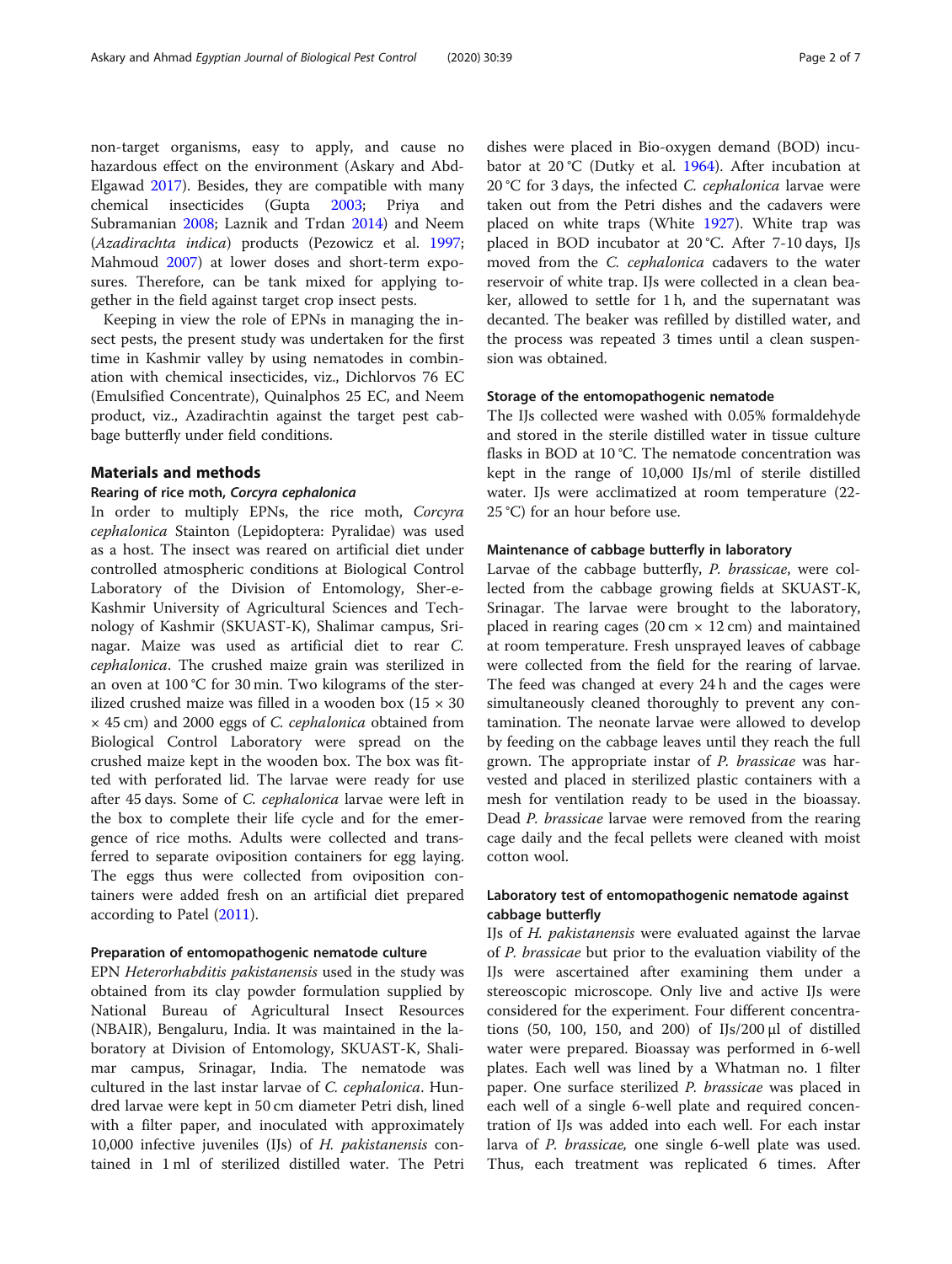placing the larva and adding IJs into it, the 6-well plates were covered by their respective lids, labeled and incubated into BOD at 20  $\pm$  2 °C. While incubating, the 6 well plates were kept in plastic bags to conserve moisture. The plates were observed regularly upto 4 days for the mortality of P. brassicae larvae. The infected larvae were lightly rinsed in sterilized distill water and placed on a white trap for the emergence of IJs.

# Compatibility test

This experiment was carried out to assess the survival ability of EPN, H. pakistanensis in combination with insecticides/neem product. Two chemical insecticides, viz., Dichlorvos 76 EC and Quinalphos 25 EC and one neem (Azadirachta indica) product, viz., Azadirachtin 50,000 ppm were used in the study. One hundred IJs were kept in combinations at 3 different concentrations of Dichlorvos 76 EC, Quinalphos 25 EC, and Azadirachtin 50,000 ppm, i.e., one at recommended concentration and 2 at lower than recommended concentrations. For each combination of IJs + insecticide/neem product, single 6-well plate was used. The percentage survival and mortality of IJs were assessed at 24, 48, and 72 h interval.

# Field efficacy of entomopathogenic nematode against cabbage butterfly

The efficacy of H. pakistanensis was tested under field conditions against P. brassicae during 2017-2018 season. Cabbage cv. Golden Acre seedlings were obtained from vegetable nursery of SKUAST-K. Seedlings were 28 days old, and were transplanted at a farmer's field located at Ganderbal, Kashmir. The experiment was laid out with 5 treatments and 4 replications, following randomized block design (RBD). The size of each plot was  $4 \text{ m}^2$  (2  $\times$ 2 m). Spacing was maintained  $(45 \text{ cm} \times 45 \text{ cm})$  among the rows and plants. Treatments were applied by the onset of insect incidence with the help of watering can provided with a nozzle having small holes to break up the stream of water into small droplets. The field temperature in the morning hours during nematode application was  $22 \pm 2$  °C. The percentage of mortality of insect larvae was recorded at 24, 48, and 72 h. The dead insect larvae (cadavers) were collected on daily basis in order to check the pathogenicity of the cadavers by placing them on a white trap for the release of IJs.

# Statistical analysis

Statistical analysis was performed by the SPSS (version 16.0) statistical software package. The percentage of insect mortality data were analyzed by multifactor ANOVA and means of all experiments were used to compare the efficacy of treatments ( $P < 0.05$ ).

# Results and discussion Laboratory tests

Larval mortality was found negatively correlated with increase of IJs inoculum level of H. pakistanensis. In case of 50 IJs inoculum level, the mortality recorded at 45 and 48 h for 1st and 2nd instar larvae of P. brassicae, respectively, whereas inoculum level of 150 and 200 IJs were at par causing mortality at 24 h to 1st and 2nd instar larvae (Table [1\)](#page-3-0).

Inoculum level of 200 IJs was the most effective rate that caused mortality to both 3rd and 4th instars larvae at 48 h. However, 50 and 100 IJs consumed maximum time causing mortality to 3rd instar larvae at 70 h and 4th instar larvae at 91 and 95 h, respectively. Thus, increase in inoculum level of IJs resulted in high larval mortality of P. brassicae at quicker rate than at lower inoculum level. It was also observed that the time consumed by IJs to kill the larva depends upon the size of the larva. At a given inoculum level, the 2nd and 3rd instar larvae were killed at a short interval of time than the 4th instar. Obtained results confirm the findings of Mantoo and Zaki [\(2014](#page-6-0)) who observed that with the increase in inoculum level of IJs, time consumed for larval mortality decreased but when the larval size increased the time consumed in larval mortality also increased. Similar findings were also reported by other research workers (Lalramliana [2009;](#page-6-0) Gorgadze et al. [2018](#page-6-0)).

### Nematode production in larvae of cabbage butterfly

The nematode production was significantly affected by the size of P. brassicae larvae. The multiplication of nematode in different instars of insect cadavers at one particular inoculum level was significantly different ( $P \leq$ 0.05) from each other. The maximum emergence of IJs was recorded from 4th instar larva, followed by 3rd, 2nd, and 1st instars larvae (Fig. [1\)](#page-3-0).

Nematode multiplication rate in insect cadaver was inversely proportional to the size of initial inoculum level of IJs. The multiplication rate was maximum by inoculum level of 50, followed by 100, 150 and 200 IJs. In case of 1st instar cadaver, the production of IJs was maximum (18, 340) at 50 IJs and minimum (12, 665) at 100 IJs inoculum level and both were significantly different  $(P \leq 0.05)$  from each other; however, there were not much difference in IJs production between inoculum level of 100 and 150 IJs and statistically not different from each other. IJs recovered from 3rd instar cadaver was maximum (1, 05, 328) with inoculum level of 50 IJs, followed by 100 IJs (98, 180), 150 IJs (94, 375) and 200 IJs (81, 140) and they were significantly different ( $P \leq$ 0.05) from each other. Similarly, IJs recovered from 4th instar cadaver was maximum by 50 IJs (1, 61, 672), followed by 100 IJs (1, 40, 118), 150 IJs (1, 38, 466), and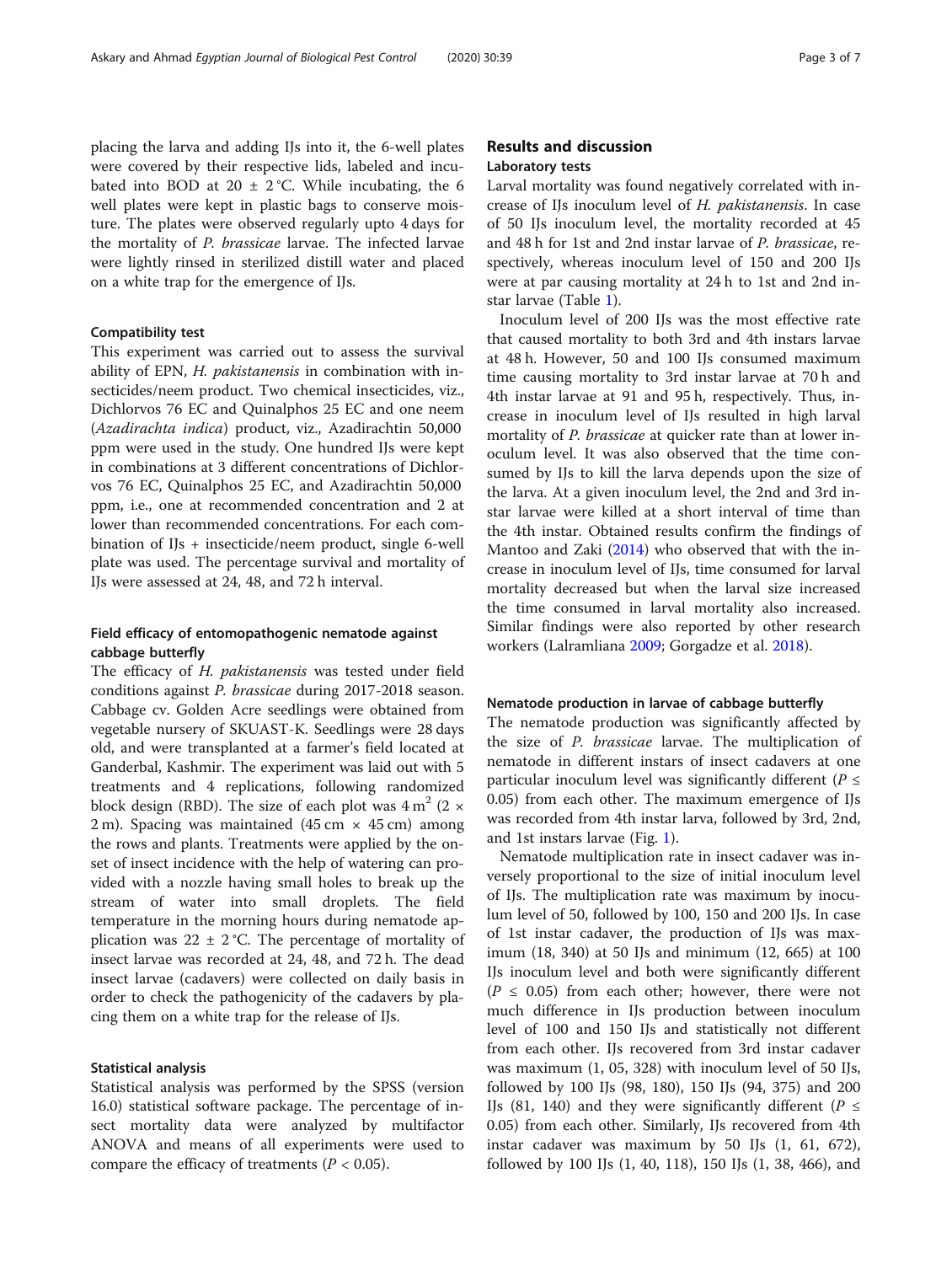| Number<br>of IJs/<br>larva | 100% larval mortality (h) |                  |                  |                  |  |
|----------------------------|---------------------------|------------------|------------------|------------------|--|
|                            | 1st instar larva          | 2nd instar larva | 3rd instar larva | 4th instar larva |  |
| 50                         | 45                        | 48               | 70               | 95               |  |
| 100                        | 41                        | 44               | 70               | 91               |  |
| 150                        | 24                        | 24               | 66               | 70               |  |
| 200                        | 24                        | 24               | 48               | 48               |  |
| $r =$                      | $-0.92*$                  | $-0.93*$         | $-0.86*$         | $-0.96*$         |  |

<span id="page-3-0"></span>Table 1 Correlation between different concentration of infective juveniles (IJ<sub>s</sub>) of Heterorhabditis pakistanensis and period of larval mortality of different instars of Pieris brassicae under laboratory conditions

200 IJs (1, 27, 645) and they were statistically different from each other.

Thus, overall results indicated that nematode reproduction rate inside the insect cadaver was inversely proportional to the size of nematode initial inoculum level but directly proportional to the size of insect larva. The reproduction rate of nematode at lowest initial inoculum level was highest in an insect cadaver; however, progeny production increased with the increase in larval size. This confirms that when the food is plenty the reproduction capacity of nematode increases. Since the EPNs have a mutualistic association with its symbiotic bacteria, which lead to the conversion of insect host into a nutrient soup to which the nematodes feed (Askary [2010](#page-6-0)). Thus, the progeny production solely depends on the total nutrition available. In the large sized larvae, the total quantity of nutrient soup available for the nematodes is relatively more, which supports maximum production of nematodes and consequently no competition.

The findings confirm the report of Bulla Jr et al. ([1975](#page-6-0)) that insect larvae in a later stage of bacterial infection are under greater nutritional stress than those in an earlier stage and that this may influence the production of nematode progeny. The increased production may be the result of bacterial infection initiating the breakdown of complex food storage molecules, allowing quicker utilization by the nematode and thereby contributing to enhanced nematode development (Mantoo [2011](#page-6-0)).

# Compatibility of nematode with chemical insecticides/ neem product

The cumulative mean of highest survival percentage of IJs after 72 h was noticed at the combination of 100 IJs + Azadirachtin @ 0.125% (81.8%), followed by 100 IJs + Quinalphos 25 EC @ 0.0175% (80.9%), and 100 IJs + Dichlorvos 76 EC @ 0.025% (80.3%) (Table [2\)](#page-4-0).

The cumulative mean of least survival percentage of IJs after 72 h was observed at 100 IJs + Dichlorvos 76 EC

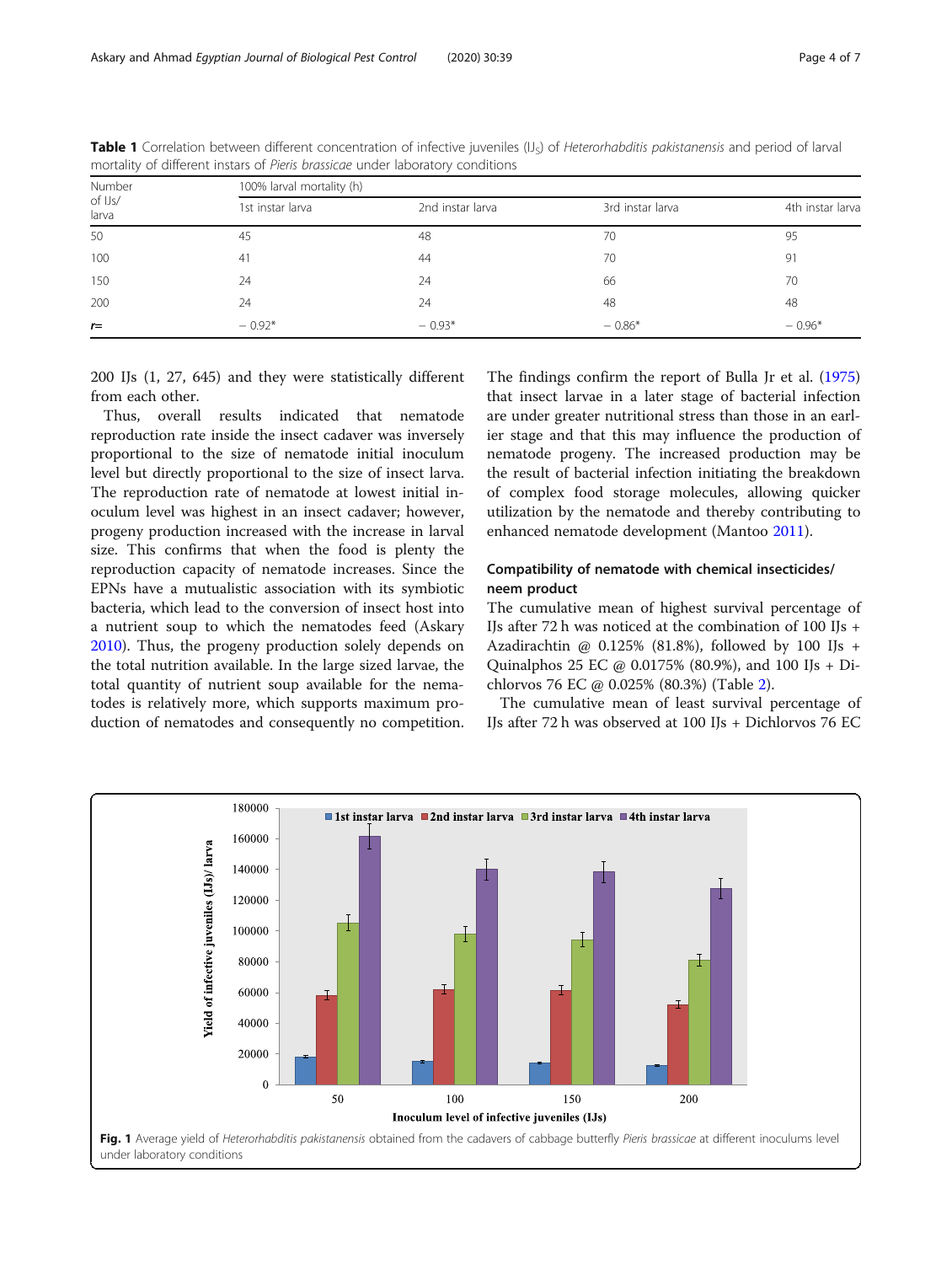| Treatments                           | Mean mortality (%) of IJs at different intervals (h) |             |             | Cumulative mean |                |  |
|--------------------------------------|------------------------------------------------------|-------------|-------------|-----------------|----------------|--|
|                                      | 24                                                   | 48          | 72          | % IJs mortality | % IJs survival |  |
| 100 IJs + Quinalphos 25 EC @ 0.0175% | $14.8(21.1)^{*}$                                     | 20.5(26.8)  | 22.0 (27.8) | 19.1            | 80.9           |  |
| 100 IJs + Quinalphos 25 EC @ 0.035%  | 18.5 (25.4)                                          | 25.1(30.0)  | 29.3 (32.7) | 24.3            | 75.7           |  |
| 100 IJs + Quinalphos 25 EC @ 0.07%   | 30.0 (33.1)                                          | 40.3 (39.3) | 47.6 (43.6) | 39.3            | 60.7           |  |
| 100 Us + Dichlorvos 76 EC @ 0.025%   | 15.0(22.7)                                           | 20.8 (27.0) | 23.3(28.7)  | 19.7            | 80.3           |  |
| 100 Us + Dichlorvos 76 EC @ 0.05%    | 20.1(26.5)                                           | 31.0 (33.7) | 37.1 (37.5) | 29.4            | 70.6           |  |
| 100 Us + Dichlorvos 76 EC @ 0.1%     | 34.8 (36.1)                                          | 50.3(45.1)  | 61.1 (50.9) | 48.7            | 51.3           |  |
| 100 IJs + Azadirachtin @ 0.125%      | 14.5(22.3)                                           | 19.3 (26.0) | 21.0(27.1)  | 18.2            | 81.8           |  |
| 100 Us + Azadirachtin @ 0.25%        | 16.3(23.7)                                           | 23.6 (29.0) | 27.8 (31.7) | 22.5            | 77.5           |  |
| 100 IJs + Azadirachtin @ 0.5%        | 28.5 (32.1)                                          | 37.0 (37.4) | 42.3 (40.5) | 35.9            | 64.1           |  |
| Untreated control (100 IJs only)     | 4.1(11.6)                                            | 4.1(11.6)   | 4.1(11.6)   | 4.1             | 95.9           |  |

<span id="page-4-0"></span>Table 2 Compatibility of infective juveniles (IJs) of Heterorhabditis pakistanensis with different insecticides and neem product under laboratory conditions

CD (P <sup>≤</sup> 0.05): Treatment: 1.73; Duration: 0.94; Treatment × Duration: 2.99: Design: CRD; Replication: six

\*Figures in parenthesis are Arc sine transformed value of mean percent mortality

 $@$  0.1% (51.3%), followed by 100 IJs + Quinalphos 25 EC @ 0.07% (60.7%), and 100 IJs + Azadirachtin @ 0.5% (64.1%). The high survival percentage of IJs showed a high compatibility and this may be due to very less concentration of chemical insecticides/neem product and so caused least effect on nematodes, whereas the low survival percentage of IJs is an indication of incompatibility, which may be due to toxic effect of insecticide/neem product on nematodes. The combinations where the cumulative mean survival percentage of IJs was recorded around 70% were 100 IJs + Azadirachtin @ 0.25% (77.5%), 100 IJs + Quinalphos 25 EC @ 0.035% (75.7%), and 100 IJs + Dichlorvos 76 EC  $@$  0.05% (70.6%), which indicates the compatibility of nematodes with chemical insecticides/neem product (Table 2). The findings agree with the report of several other workers that at lower doses and short term exposure, EPNs are compatible with quinalphos (Karunakar et al. [2002;](#page-6-0) Easwaramoorthy and Sankaranarayanan [2003](#page-6-0)), dichlorvos (Zhang et al. [1994\)](#page-6-0), and Azadirachtin (Ali et al. [2006\)](#page-6-0).

# Field efficacy of nematode against cabbage butterfly

H. pakistanensis (3.0 lakh IJs/m<sup>2</sup>) + Dichlorvos 76 EC (0.025%) resulted to the highest larval mortality rates at 24, 48, and 72 h, which was 69.36, 77.20, and 79.65%, respectively, followed by H. pakistanensis (3.0 lakh IJs/m<sup>2</sup>) + Azadirachtin @ 0.25%, 66.17, 74.26, and 76.22%, respectively, *H. pakistanensis* @ 3.0 lakh IJs/ $m^2$  + Quinalphos 25 EC @ 0.035%, 64.48, 73.36, and 74.53%, respectively and the least with  $H$ . pakistanensis  $@3.0$ lakh IJs/ $m^2$  applied alone, where it was 52.42, 59.70, and 61.16%, respectively (Table 3). Among the treatments, larval mortality rate at 24 h interval was significantly different ( $P \leq 0.05$ ) with the mortality resulted at 48 h. However, at 48 and 72 h, H. pakistanensis (3.0 lakh IJs/  $m<sup>2</sup>$ ) + Azadirachtin @ 0.25% and H. pakistanensis (3.0 lakh IJs/ $m^2$ ) + Quinalphos 25 EC were not significantly different from each other.

The results are similar to the findings of Le Vieux and Malan [\(2015\)](#page-6-0) who reported synergistic effects between EPN, H. bacteriophora and chemical insecticide, imidacloprid and the combination significantly increased the

Table 3 Efficacy of Heterorhabditis pakistanensis alone and in combination with insecticides and neem product against Pieris brassicae infesting cabbage under field condition

| Treatments                                                                   | Mean mortality (%) of Pieris brassicae larvae at different intervals (h) |       |       |  |
|------------------------------------------------------------------------------|--------------------------------------------------------------------------|-------|-------|--|
|                                                                              | 24                                                                       | -48   |       |  |
| Heterorhabditis pakistanensis @ 3.0 lakh $Us/m^2$                            | 52.42                                                                    | 59.70 | 61.16 |  |
| H. pakistanensis @ 3.0 lakh IJs/m <sup>2</sup> . + Quinalphos 25 EC @ 0.035% | 64.48                                                                    | 73.36 | 74.53 |  |
| H. pakistanensis @ 3.0 lakh IJs/m <sup>2</sup> + Dichlorvos 76 EC @ 0.025%   | 69.36                                                                    | 77.20 | 79.65 |  |
| H. pakistanensis @ 3.0 lakh IJs/m <sup>2</sup> + Azadirachtin @ 0.25%        | 66.17                                                                    | 74.26 | 76.22 |  |
| Untreated control                                                            | 3.30                                                                     | 4.0   | 4.0   |  |

CD (P ≤ 0.05) Treatment: 2.45; Duration: NS (non-significant); Treatment × Duration: 4.25; Variety: Golden Acre; Plot size: 2 × 2 m; Design: RBD: Replication: four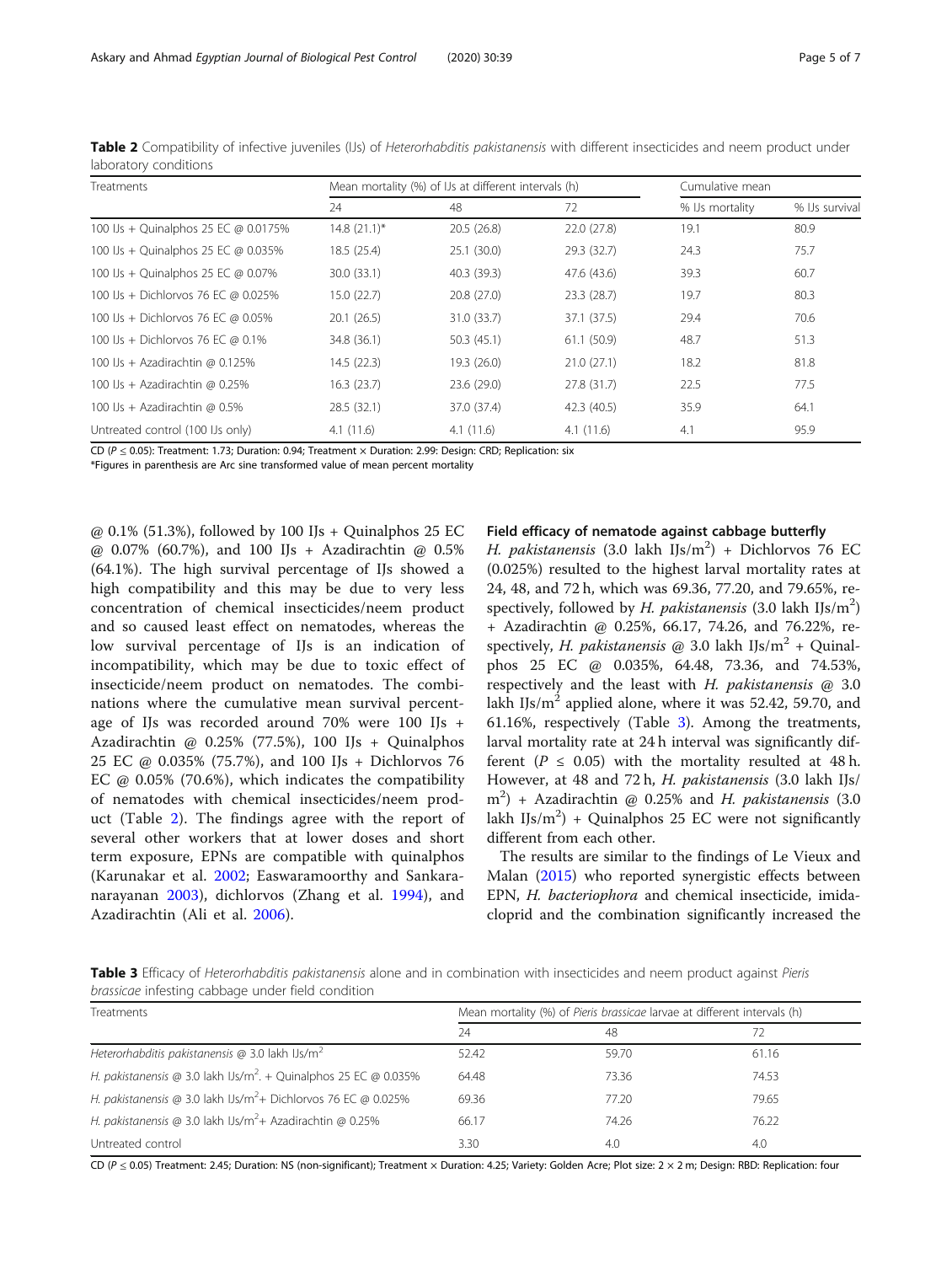| Treatments                                                                    | Yield of cabbage<br>(q/4 m <sup>2</sup> plot) | Yield of cabbage<br>$(a/$ hec $)$ | % increase in yield over<br>untreated control |
|-------------------------------------------------------------------------------|-----------------------------------------------|-----------------------------------|-----------------------------------------------|
| Heterorhabditis pakistanensis @ 3.0 lakh IJs/m <sup>2</sup>                   | 0.081                                         | 202.5                             | 15.71                                         |
| H. pakistanensis @ 3.0 lakh IJs/m <sup>2</sup> + Quinalphos<br>25 EC @ 0.035% | 0.086                                         | 215.0                             | 22.85                                         |
| H. pakistanensis @ 3.0 lakh $Us/m^2$ + Dichlorvos<br>76 EC @ 0.025%           | 0.092                                         | 230.0                             | 31.42                                         |
| H. pakistanensis @ 3.0 lakh IJs/m <sup>2</sup> + Azadirachtin<br>@ 0.25%      | 0.089                                         | 222.5                             | 27.14                                         |
| Untreated control                                                             | 0.070                                         | 175.0                             |                                               |
| $CD (P \leq 0.05)$                                                            | 0.004                                         | 7.37                              |                                               |

Table 4 Effect on yield of cabbage after application of Heterorhabditis pakistanensis alone and in combination with insecticides and neem product against Pieris brassicae infesting cabbage under field conditions

pathogenicity of H. bacteriophora against vine mealy bug, Planococcus ficus, in South African vineyards. Sabry et al. [\(2016\)](#page-6-0) also reported that S. carpocapsae All in combination with the half recommended dose of chemical insecticides was much effective against tomato leaf miner, Tuta absoluta, than the nematode applied alone.

# Cabbage yield

The yield of cabbage was recorded highest (0.092 q (quintal)/4 m<sup>2</sup>) in the plot treated with H. pakistanensis  $(3.0$  lakh IJs/m<sup>2</sup>) + Dichlorvos 76 EC (0.025%) and it was significantly different ( $P \le 0.05$ ) from the treatment H. *pakistanensis* @ 3.0 lakh IJs/ $m^2$  + Quinalphos 25 EC @ 0.035% (0.086 q/4 m<sup>2</sup>) and H. pakistanensis @ 3.0 lakh IJs/m<sup>2</sup> (0.081 q/4 m<sup>2</sup>) used alone but not significantly different from H. pakistanensis (3.0 lakh IJs/m<sup>2</sup>) + Azadirachtin @ 0.25% (0.089 q/4 m<sup>2</sup>) (Table 4).

The percentage increase in cabbage yield/plot over untreated plot was highest (23.91%) with the treatment with H. pakistanensis (3.0 lakh IJs/m<sup>2</sup>) + Dichlorvos 76 EC (0.025%) and it was closely followed by H. pakistanensis (3.0 lakh IJs/m<sup>2</sup>) + Azadirachtin @ 0.25% (21.34%), H. pakistanensis @ 3.0 lakh IJs/  $m^2$  + Quinalphos 25 EC @ 0.035% (18.60%), and H. pakistanensis @ 3.0 lakh IJs/ $m^2$  alone (13.58%) (Table 4). Similar results were found by Saba [\(2019\)](#page-6-0) who prepared 3 combinations of EPNs and chemical insecticide, i.e., H. bacteriophora MK256378 + Imidacloprid 17.8 SL, H. bacteriophora MK256378 + Dimethoate 30 EC, and H. bacteriophora MK256378 + Chlorpyriphos 20 EC and applied against diamondback moth, Plutella xylostella, infesting cabbage in field. The results indicated significant higher mortality rates of insect larvae where nematode was applied in combination with chemical insecticides than where the nematode was applied alone.

# Conclusion

The EPN, *H. pakistanensis*, appeared as a promising biocontrol agent against P. brassicae and exhibited good

compatibility with the chemical insecticides. The combined applications of EPN + insecticides resulted in significant high larval mortality rates of P. brassicae and higher crop yield than the treatment with the nematode alone. Multi-locational field trials in farmers' fields should be conducted prior to the implementation of this IPM module.

#### Abbreviations

NBAIR: National Bureau of Agricultural Insect Resources; SKUAST-K: Sher-e-Kashmir University of Agricultural Sciences and Technology of Kashmir; EC: Emulsified concentrate; IJs: Infective juveniles; EPN: Entomopathogenic nematode; BOD: Bio-oxygen demand; RBD: Randomized block design

#### Acknowledgements

This study was supported by RCM-Division of Entomology project entitled "Nematode based integrated management of cabbage butterfly (Pieris brassicae) infesting cabbage and cauliflower" of SKUAST-K, India.

#### Authors' contributions

The first author, THA carried out the experiment and analyzed the data and was the major contributor. The second author, MJA reared the Corcyra cephalonica larvae for the multiplication of entomopathogenic nematodes and also made available the formulation of Heterorhabditis pakistanensis for the experiment. All authors read and approved the final manuscript.

# Authors' information

Tarique Hassan Askary is Assistant Professor and has specialization in nematology. M. Jamal Ahmad is Professor and Incharge, Biocontrol Laboratory at SKUAST-K, India.

#### Funding

No funding from any source.

#### Availability of data and materials

All data generated or analyzed during this study are included in this article.

# Ethics approval and consent to participate

# Consent for publication

Not applicable

Not applicable

#### Competing interests

We, the authors do not have competing interests.

#### Author details

<sup>1</sup> Division of Entomology, Faculty of Agriculture, Sher-e-Kashmir University of Agricultural Sciences and Technology, Wadura Campus, Sopore, Jammu and